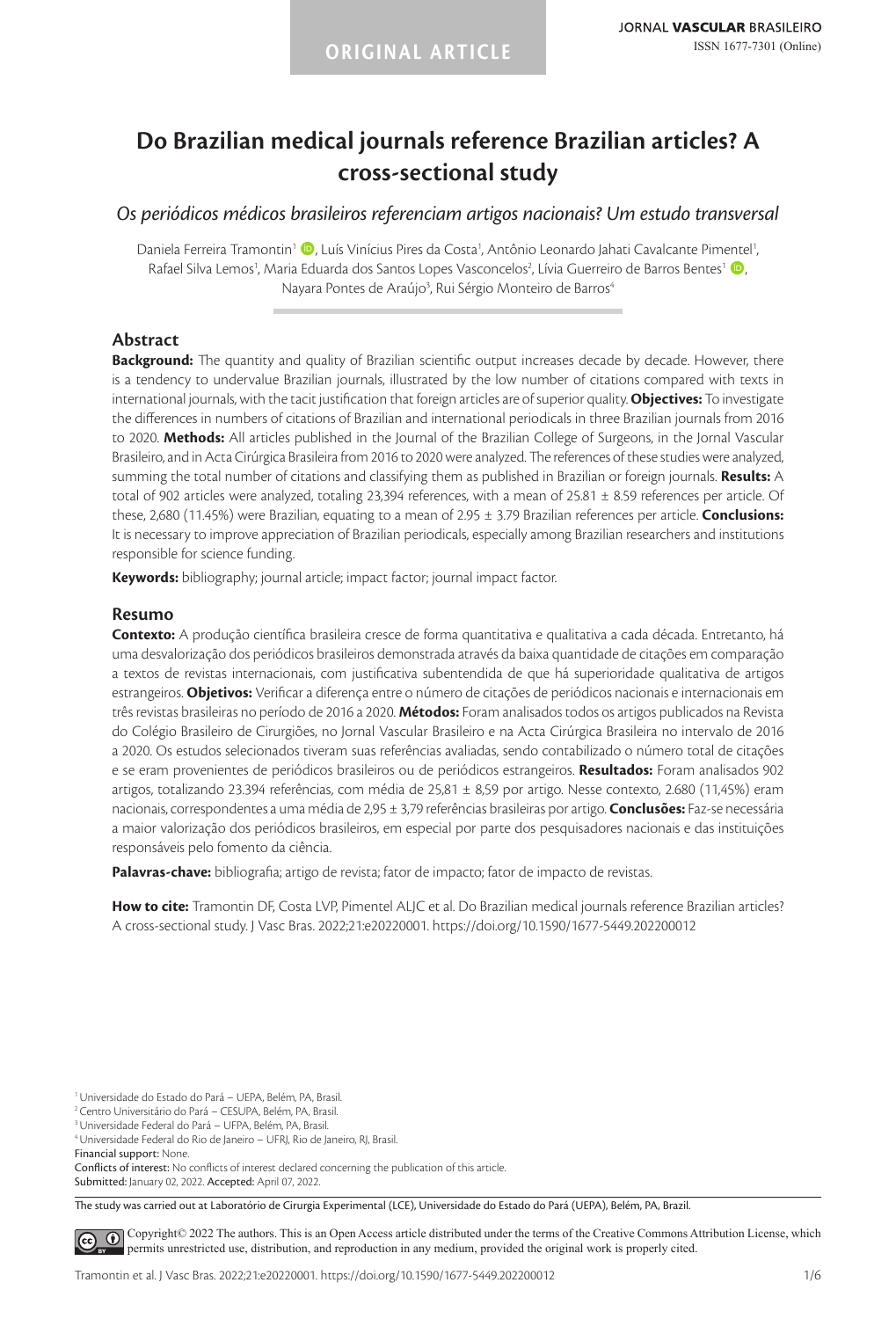#### **INTRODUCTION**

Scientific communication can be defined as a group of activities related to production, dissemination, and use of information.<sup>1</sup> This information is based on knowledge, which, when described in a formal manner, is primarily disseminated via scientific journals.2,3 The spread of internet access provided an unparalleled strategy for raising the visibility of science with on-line versions of periodicals, thus bringing both the specialist and non-specialist audiences into contact with scientific knowledge and enabling creation and consolidation of digital information databases, an important means of propagating the fruit of scientific study.<sup>4</sup>

The quantity and quality of Brazilian scientific output increases decade by decade.<sup>5</sup> A significant part of this growth can be attributed to increased publication in journals indexed on information databases; part is due to increased citation of Brazilian articles.6,7 This expansion is also linked to the exponential growth of Masters and Doctoral degree programs, combined with the increased collaboration between researchers and the historic support from the research funding agency Coordenação de Aperfeiçoamento de Pessoal de Nível Superior (CAPES), which plays a decisive role in supporting scientific innovations in Brazil.<sup>8</sup>

One of the parameters that CAPES uses to evaluate postgraduate programs is the Qualis ratings of the periodicals in which their articles are published: a list classifying the quality of the journals in which postgraduate production is published.9 This classification does not illustrate the scientific repercussions of studies as clearly as impact factors  $(\text{IF})$ ,<sup>10</sup> but does nevertheless have considerable influence on which periodicals are chosen for publication, since publishing in journals with higher Qualis classifications can ensure that researchers will win or maintain funding.<sup>11</sup>

Evidence that Brazilian journals are awarded lower Qualis ratings than international periodicals supports criticisms that CAPES gives preference to where an article is published rather than to the quality of its content, resulting in a disincentive and devaluation of publication in Brazilian journals.<sup>10,12</sup> In such a scenario, the undervaluing of Brazilian journals is manifest in the low numbers of citations of articles published in Brazilian journals compared with texts in international ones, with the tacit justification that foreign articles are of superior quality.13

A review of the literature did not identify any recent studies that quantify the imbalance between citation of international and Brazilian articles in Brazilian journals, in favor of periodicals from other countries. The objective of this study was therefore to determine the differences between the numbers

of citations of Brazilian and international journals in articles published in three Brazilian journals from 2016 to 2020.

## **METHODOLOGY**

This cross-sectional, observational study analyzed references in three Brazilian surgery journals: the Journal of the Brazilian College of Surgeons (JBC), the Jornal Vascular Brasileiro (JVB), and Acta Cirúrgica Brasileira (ACB).

All articles published in these journals from 2016 to 2020 were analyzed. The inclusion criteria were all references cited in original articles. Exclusion criteria were studies classified as editorials, case reports, technical notes, therapeutic challenges, errata, and literature reviews.

The references of the selected studies were then evaluated, summing the total number of citations, the numbers of references to Brazilian journals and foreign journals, and the ratio between them. References to books, internet sites, dissertations, and citations of citations (apud) were ignored.

Statistical analysis was conducted with the Kruskal-Wallis test of differences between groups, with values of p < 0.05 considered significant. Since these journals are all in the public domain, there was no need to submit the project to a Research Ethics Committee.

# **RESULTS**

After data collection, 902 articles from the three periodicals selected were analyzed, totaling 23,394 references, with a mean of  $25.81 \pm 8.59$  per article. Of these, 2,680 (11.45%) were Brazilian, equating to a mean of  $2.95 \pm 3.79$  Brazilian references per article.

Analyzing the references by year, the largest numbers of studies (204) and citations (5,087) were in 2016; followed by 2018, with 196 articles and 4,995 references, 2017, with 180 articles and 4,610 references; 2019, with 174 studies and 4,477 citations; and 2020, with 148 studies and 4,225 citations. With regard to the proportions of Brazilian and foreign citations, 2016 was the year with the highest proportion of Brazilian citations, at 12.67% of the total, while the proportion was lowest in 2020 (10.88%).

With regard to results for the three different journals, as shown in Tables 1 and 2 and Figure 1, ACB had the greatest number of articles and citations during the period analyzed, at 507 (56.20%) articles and 13,835 (59.13%) references included according to the research protocol. Additionally, the same journal cited the lowest proportion of Brazilian studies (8.40%), when compared to the others, and 438 (86.39%)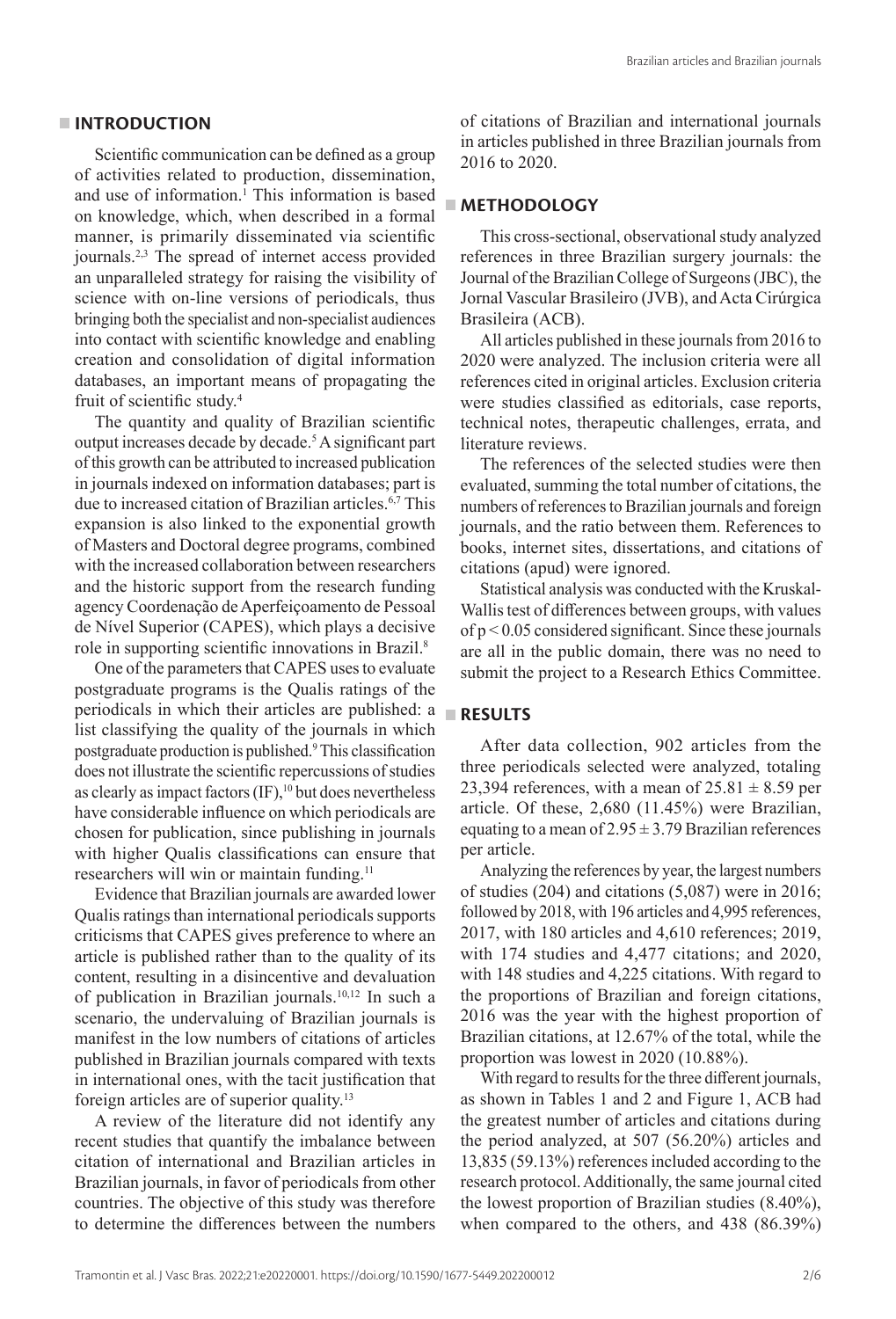|       | <b>Brazilian References</b> |      |            |       |       |       | <b>Total references</b> |            |       | Total articles |            |     |
|-------|-----------------------------|------|------------|-------|-------|-------|-------------------------|------------|-------|----------------|------------|-----|
| Year  | <b>ACB</b>                  |      | <b>JVB</b> |       | JBC   |       | <b>ACB</b>              | <b>JVB</b> | JBC   | <b>ACB</b>     | <b>JVB</b> | JBC |
|       | N                           | %    | N          | %     | N     | %     | N                       | N          | N     | N              | N          | N   |
| 2016  | 333                         | 9.77 | 108        | 23.2  | 204   | 16.76 | 3,405                   | 465        | 1.217 | 130            | 22         | 52  |
| 2017  | 226                         | 9.10 | 77         | 17.03 | 243   | 14.49 | 2,481                   | 452        | 1,677 | 93             | 21         | 66  |
| 2018  | 219                         | 7.38 | 56         | 16.32 | 250   | 14.81 | 2,965                   | 343        | 1.687 | 111            | 17         | 68  |
| 2019  | 171                         | 6.38 | 111        | 23.17 | 222   | 16.84 | 2,680                   | 479        | 1,318 | 98             | 19         | 57  |
| 2020  | 214                         | 9.28 | 93         | 15.81 | 153   | 11.47 | 2,304                   | 588        | 1,333 | 75             | 24         | 49  |
| Total | 1.163                       | 8.40 | 445        | 19.12 | 1,072 | 14.82 | 13,835                  | 2,327      | 7.232 | 507            | 103        | 292 |

**Table 1.** Numbers of articles, total references, and Brazilian references in the journals analyzed (2016-2020).

Source: study protocol. ACB = Acta Cirúrgica Brasileira; JVB = Journal Vascular Brasileiro; JBC = Journal of the Brazilian College of Surgeons; N = number

**Table 2.** Brazilian references as a proportion of the total in the journals analyzed (2016-2020).

| <b>Brazilian</b>                                  |     | <b>ACB</b> |                | JBV    | <b>JBC</b> |        |  |
|---------------------------------------------------|-----|------------|----------------|--------|------------|--------|--|
| references as a<br>proportion of<br>the total (%) | N   | %          | N              | %      | N          | %      |  |
| 0.00                                              | 200 | 39.45      | 24             | 23.30  | 54         | 18.94  |  |
| 1.00-20.00                                        | 238 | 46.94      | 40             | 38.83  | 156        | 53.42  |  |
| 21.00-40.00                                       | 53  | 10.45      | 25             | 24.27  | 63         | 21.58  |  |
| 41.00-60.00                                       | 11  | 2.17       | 9              | 8.74   | 15         | 5.14   |  |
| 61.00-80.00                                       | 1   | 0.20       | 3              | 2.91   | 3          | 1.03   |  |
| 81.00-100.00                                      | 4   | 0.79       | $\overline{2}$ | 1.94   | 1          | 0.34   |  |
| <b>Total</b>                                      | 507 | 100.00     | 103            | 100.00 | 292        | 100.00 |  |

Source: study protocol. ACB = Acta Cirúrgica Brasileira; JVB = Journal Vascular Brasileiro; JBC = Journal of the Brazilian College of Surgeons; N = number.



**Figure 1.** Total numbers of articles and references in Acta Cirúrgica Brasileira (2016-2020). Source: study protocol.

of the articles in ACB cited from 0 to 20% of their references from Brazilian journals, with a statistically significant difference ( $p < 0.05$ ).

The JVB accounted for 103 (11.41%) articles and 2,327 (9.94%) of the references, as illustrated in Figure 2. This journal had a higher proportion of citations of Brazilian studies (19.12%) than the other two, with 64 (62.13%) articles in which 0 to 20% of the references were to articles in Brazilian journals.

The JBC had 292 (32.37%) studies and 7,232 (30.91%) citations (Figure 3). The proportion of Brazilian references in this journal was 11.47%,



**Figure 2.** Total numbers of articles and references in the Jornal Vascular Brasileiro (2016-2020). Source: study protocol.



**Figure 3.** Total numbers of articles and references in the Journal of the Brazilian College of Surgeons (2016-2020). Source: study protocol.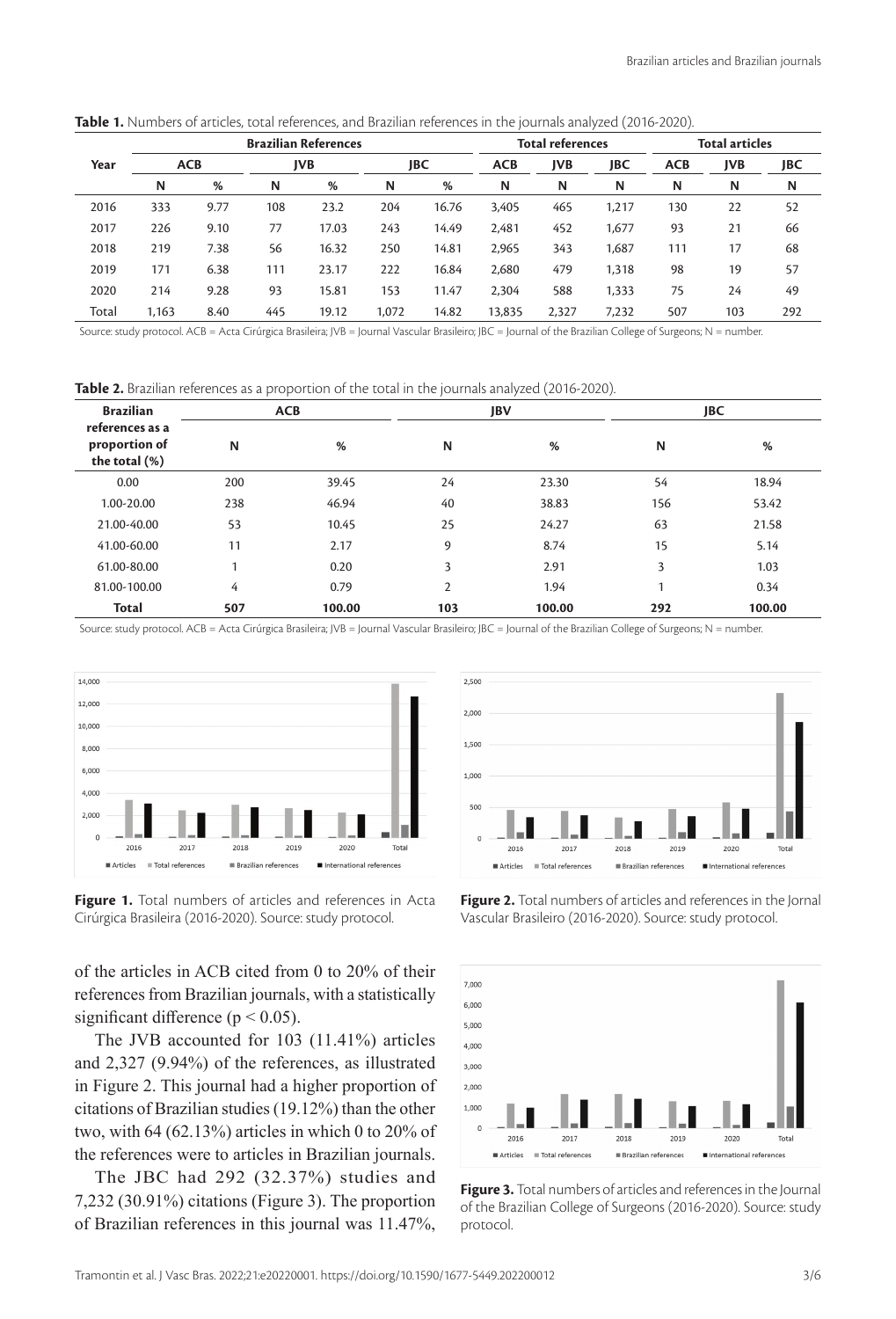and 210 (71.92%) articles had 0 to 20% of references to articles from Brazilian journals.

It is also notable that 30.59% of the articles analyzed did not have any Brazilian references whatsoever. Broken down by journal, 23.30% of the articles in the JVB and 17.80% of the articles in the JBC had no Brazilian studies, while Acta Cirúrgica Brasileira was the journal with the highest proportion of articles with entirely foreign references (39.44%).

# **DISCUSSION**

The process of Brazilian scientific output is recent and is still in consolidation. In addition to the late construction of University education, the country's educational tradition is still deficient and outdated, prioritizing techniques based on presentation and memorization over a constructive and critical education.14 However, international indicators demonstrate that Brazil has made considerable advances in scientific fields over the last four decades: at the start of the 2000s, Brazil was rated as having the sixth best performance out of the 30 countries with greatest prominence in the Institute for Scientific Information (ISI) world science rankings, behind South Korea, Taiwan, China, Spain, and Turkey.15

In medicine, however, Brazilian scientific publications tend to give greater distinction to international publications, especially those in English and from the United States, in detriment to Brazilian work. Despite the relevance of their publication, Brazilian journals are read little, with low IFs on the world stage.<sup>16,17</sup>

This study confirms that this tendency has been maintained over recent years. Indeed, in the journals analyzed, there was even a drop in the proportion of Brazilian citations, from 12.67% in 2016 to 10.88% in 2020. International publications even account for a large majority (80.88%) of citations in the journal with the highest proportion of Brazilian references (the Jornal Vascular Brasileiro).

On this subject, Petroianu<sup>18</sup> points out that there are many high quality studies published in Brazilian journals that are unable even to attract the attention of Brazilian researchers, which he classifies as a colonialist and self-destructive tendency. Extending this analysis, Petroianu also states that even those Brazilian authors supported by Brazilian public funding end up benefiting other countries when they prefer their journals, with no benefit for local science. It should be understood that this pattern is reinforced by the agencies responsible for assessing Brazilian scientific institutions, since they prioritize the IF of the journals in which institutions' studies are published, thereby discouraging publication in smaller Brazilian journals.

With regard to the consequences of this disdain, Meneghini<sup>19</sup> argues that although English is the dominant language, using it can make it difficult for readers and users, such as health professionals and journalists, to access biomedical publications, especially in developing countries. Difficulty understanding international publications is of particular concern in studies with clinical implications, since it may deprive these professionals' patients of the benefits. Furthermore, the discrepancy between national and international scientific productions should also be considered, particularly with respect to specific areas of the literature, since it disproportionately prioritizes citation of international articles, because of the vast production in comparison with Brazilian literature.

Another problem is the tendency to ignore extremely relevant publications because of the language of publication. For example, German scientists had already identified a significant causal relationship between smoking and lung cancer at the start of the 1930s, which was ignored by the scientific community for more than three decades, until British and American scientists rediscovered the link and stimulated public policies against cigarettes.20

In a study similar to this one, Teixeira et al.<sup>21</sup> point out that although the practice of citing international periodicals cannot be considered wrong, it creates a perpetual cycle of disdain for Brazilian research. Teixeira et al. also argue that the IF of the Brazilian journals analyzed increased from 2007 to 2011, which illustrates the high quality of Brazilian research. Moreover, the lack of, or recent, indexing of Brazilian journals on search databases such as PubMed, developed by the National Center for Biotechnology Information (NCBI), and others, worsens the problem of the invisibility of Brazilian scientific output, preventing this literature from being accessed by Brazilian and international researchers and further reducing the impact of Brazilian scientific production.

The existence of a 'lingua franca' is not a novelty, since they have often existed in the history of humanity, generally for commercial and diplomatic reasons. French was the language of diplomacy in seventeenth century Europe and is still used in international institutions today. Thus, since English facilitates communication between researchers, learning it should be encouraged in the scientific community.<sup>22</sup>

However, encouraging understanding of international periodicals does not imply ignoring the need to value domestic scientific language. Publication of bilingual and multilingual articles is a potential solution that is inexpensive and has been offered for years by the Scientific Electronic Library On-line (SciELO), an electronic library founded in 1997 by the Fundação de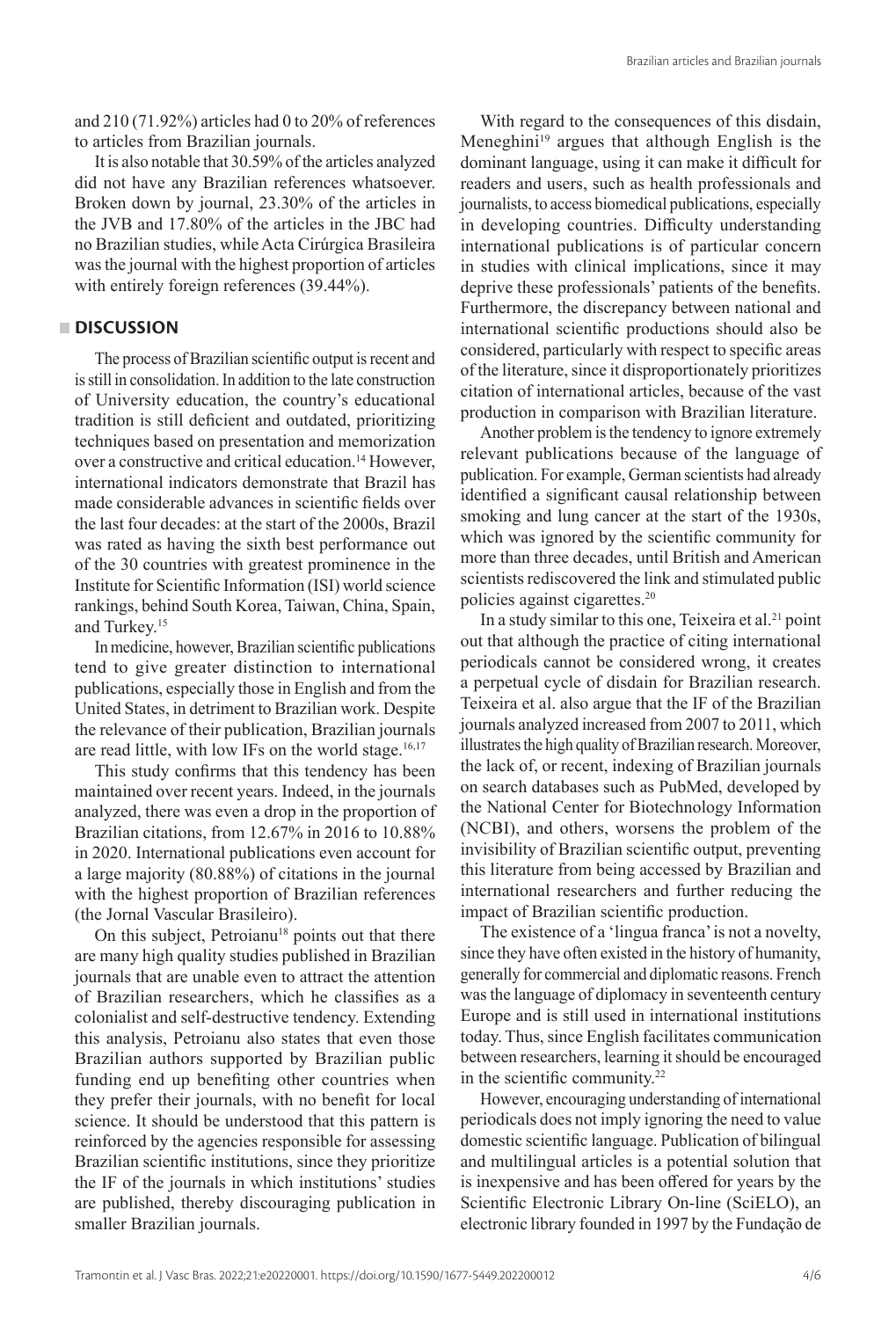Amparo à Pesquisa do Estado de São Paulo (FAPESP – the São Paulo state research support agency) in partnership with the Latin American and Caribbean Center on Health Sciences Information (BIREME).23

Ideally, both Brazilian and international journals should consider publishing at least two versions of articles – one in English and another in the authors' native language. Brazilian agencies, publishers, and authors need to work in conjunction to expand bilingual and multilingual publications and raise the visibility of Brazilian research. Notwithstanding, Brazilian authors themselves could and should make efforts to cite Brazilian studies, when relevant, and it falls to the editorial teams of Brazilian journals to correct omissions related to citation of local studies.

### **CONCLUSIONS**

There has been an evident increase in the quality of Brazilian research over recent years, but there is nonetheless a significant difference compared to the number of citations of international periodicals, in detriment to Brazilian periodicals. From this perspective, there is a need to value Brazilian journals more, especially on the part of Brazilian researchers and the institutions responsible for fostering science, in order to continually incentivize knowledge production.

# **REFERENCES**

- 1. Valeiro PM, Pinheiro LVR. Da comunicação científica à divulgação. Transinformacao. 2008;20(2):159-69. [http://dx.doi.org/10.1590/](https://doi.org/10.1590/S0103-37862008000200004) [S0103-37862008000200004](https://doi.org/10.1590/S0103-37862008000200004).
- 2. Medeiros JMG. A literatura científica arquivística brasileira: uma análise de citação nos artigos de periódicos (2010-2013) [tese]. Brasília: Faculdade de Ciência da Informação, Universidade de Brasília; 2016.
- 3. Leta J. Brazilian growth in the mainstream science: the role of human resources and national journals. J Sci Res. 2012;1(1):44-52. [http://dx.doi.org/10.5530/jscires.2012.1.9](https://doi.org/10.5530/jscires.2012.1.9).
- 4. Folha OAAC, Cruz DMC, Emmel MLG. Mapeamento de artigos publicados por terapeutas ocupacionais brasileiros em periódicos indexados em bases de dados. Rev Ter Ocup. 2017;28(3):358-67.
- 5. Santos SM, Noronha DP. O desempenho das universidades brasileiras em rankings internacionais. Em Questão. 2016;22(2):186-219.
- 6. Mugnaini R, Damaceno RJP, Digiampietri LA, Mena-Chalco JP. Panorama da produção científica do Brasil além da indexação: uma análise exploratória da comunicação em periódicos. Transinformação. 2019;31:e190033. http://dx.doi.org/10.1590/2318-0889201931e190033.
- 7. Sidone OJG, Haddad EA, Mena-Chalco JP. A ciência nas regiões brasileiras: evolução da produção e das redes de colaboração

científica. Transinformacao. 2016;28(1):15-32. [http://dx.doi.](https://doi.org/10.1590/2318-08892016002800002) [org/10.1590/2318-08892016002800002](https://doi.org/10.1590/2318-08892016002800002).

- 8. Almeida ECE, Guimarães JA. A pós-graduação e a evolução da produção científica brasileira. São Paulo: Senac São Paulo; 2017. 68 p.
- 9. Silva AL. Capes e revista de impacto. Rev Col Bras Cir. 2011;38(6):371- 371. [http://dx.doi.org/10.1590/S0100-69912011000600001](https://doi.org/10.1590/S0100-69912011000600001). [PMid:22267132.](https://www.ncbi.nlm.nih.gov/entrez/query.fcgi?cmd=Retrieve&db=PubMed&list_uids=22267132&dopt=Abstract)
- 10. Almeida CC, Gracio MCC. Produção científica brasileira sobre o indicador "Fator de Impacto": um estudo nas bases SciELO, Scopus e Web of Science. Encontros Bibli: Revista Eletrônica de Biblioteconomia e Ciência da Informação. 2019;24(54):62-77.
- 11. Pires AS, Reategui EB, França ACX, Bettinger E, Franco SRK. Implicações do sistema de classificação de periódicos Qualis em práticas de publicação no Brasil entre 2007 e 2016. Arq Anal Pol Educ. 2020;28(25):1-25. [http://dx.doi.org/10.14507/epaa.28.4353](https://doi.org/10.14507/epaa.28.4353).
- 12. Gabardo E, Hachem DW, Hamada G. Sistema Qualis: análise crítica da política de avaliação de periódicos científicos no Brasil. Rev Dir. 2018;1(54):144-85. [http://dx.doi.org/10.17058/rdunisc.v1i54.12000](https://doi.org/10.17058/rdunisc.v1i54.12000).
- 13. Rossoni L. Em defesa das publicações em português. Rev Eletrônica Ciênc ADM. 2018;17(3):1-13. [https://doi.org/10.21529/](https://doi.org/10.21529/RECADM.2018ed3) [RECADM.2018ed3](https://doi.org/10.21529/RECADM.2018ed3).
- 14. Diesel A, Baldez ALS, Martins SN. Os princípios das metodologias ativas de ensino: uma abordagem teórica. Rev Thema. 2017;14(1):268- 88. [http://dx.doi.org/10.15536/thema.14.2017.268-288.404.](https://doi.org/10.15536/thema.14.2017.268-288.404)
- 15. Institute for Scientific Information. Indicators 2001. Filadélfia, EUA: ISI; 2001. CD-ROM.
- 16. Chamon W, Melo LA Jr. Impact factor and insertion of the ABO in the world scientific literature. Arq Bras Oftalmol. 2011;74(4):241-2. [http://dx.doi.org/10.1590/S0004-27492011000400001](https://doi.org/10.1590/S0004-27492011000400001)[. PMid:22068847.](https://www.ncbi.nlm.nih.gov/entrez/query.fcgi?cmd=Retrieve&db=PubMed&list_uids=22068847&dopt=Abstract)
- 17. Rocha EM. Uma boa fase para a internacionalização da pesquisa biomédica brasileira. Arq Bras Oftalmol. 2011;74(6):391-2. [http://](https://doi.org/10.1590/S0004-27492011000600001) [dx.doi.org/10.1590/S0004-27492011000600001](https://doi.org/10.1590/S0004-27492011000600001). [PMid:22331108.](https://www.ncbi.nlm.nih.gov/entrez/query.fcgi?cmd=Retrieve&db=PubMed&list_uids=22331108&dopt=Abstract)
- 18. Petroianu A. Perversidade contra a publicação médica no Brasil. Rev Col Bras Cir. 2011;38(5):290-1. [http://dx.doi.org/10.1590/](https://doi.org/10.1590/S0100-69912011000500001) [S0100-69912011000500001](https://doi.org/10.1590/S0100-69912011000500001). [PMid:22124637.](https://www.ncbi.nlm.nih.gov/entrez/query.fcgi?cmd=Retrieve&db=PubMed&list_uids=22124637&dopt=Abstract)
- 19. Meneghini R, Packer AL. Is there science beyond English? Initiatives to increase the quality and visibility of non‐English publications might help to break down language barriers in scientific communication. EMBO Rep. 2007;8(2):112-6. [http://](https://doi.org/10.1038/sj.embor.7400906) [dx.doi.org/10.1038/sj.embor.7400906.](https://doi.org/10.1038/sj.embor.7400906) [PMid:17268499.](https://www.ncbi.nlm.nih.gov/entrez/query.fcgi?cmd=Retrieve&db=PubMed&list_uids=17268499&dopt=Abstract)
- 20. Proctor R. The Nazi war on cancer. Princeton: Princeton University Press; 2000.
- 21. Teixeira RKC, Silveira TS, Botelho NM, Petroianu A. Citação de artigos nacionais: a (des)valorização dos periódicos brasileiros. Rev Col Bras Cir. 2012;39(5):421-4. [http://dx.doi.org/10.1590/](https://doi.org/10.1590/S0100-69912012000500015) [S0100-69912012000500015](https://doi.org/10.1590/S0100-69912012000500015). [PMid:23174796.](https://www.ncbi.nlm.nih.gov/entrez/query.fcgi?cmd=Retrieve&db=PubMed&list_uids=23174796&dopt=Abstract)
- 22. Ribeiro RA, Oliveira L, Furtado CC. O inglês como língua franca da ciência. In: Anais do Congresso Brasileiro de Biblioteconomia, Documentação e Ciência da Informação-FEBAB; 2019; São Paulo. São Paulo: FEBAB.
- 23. Alcadipani R. Periódicos brasileiros em inglês: a mímica do publish or perish "global". Rev Adm Empres. 2017;57(4):405-11. https:// doi.org/10.1590/S0034-759020170410.